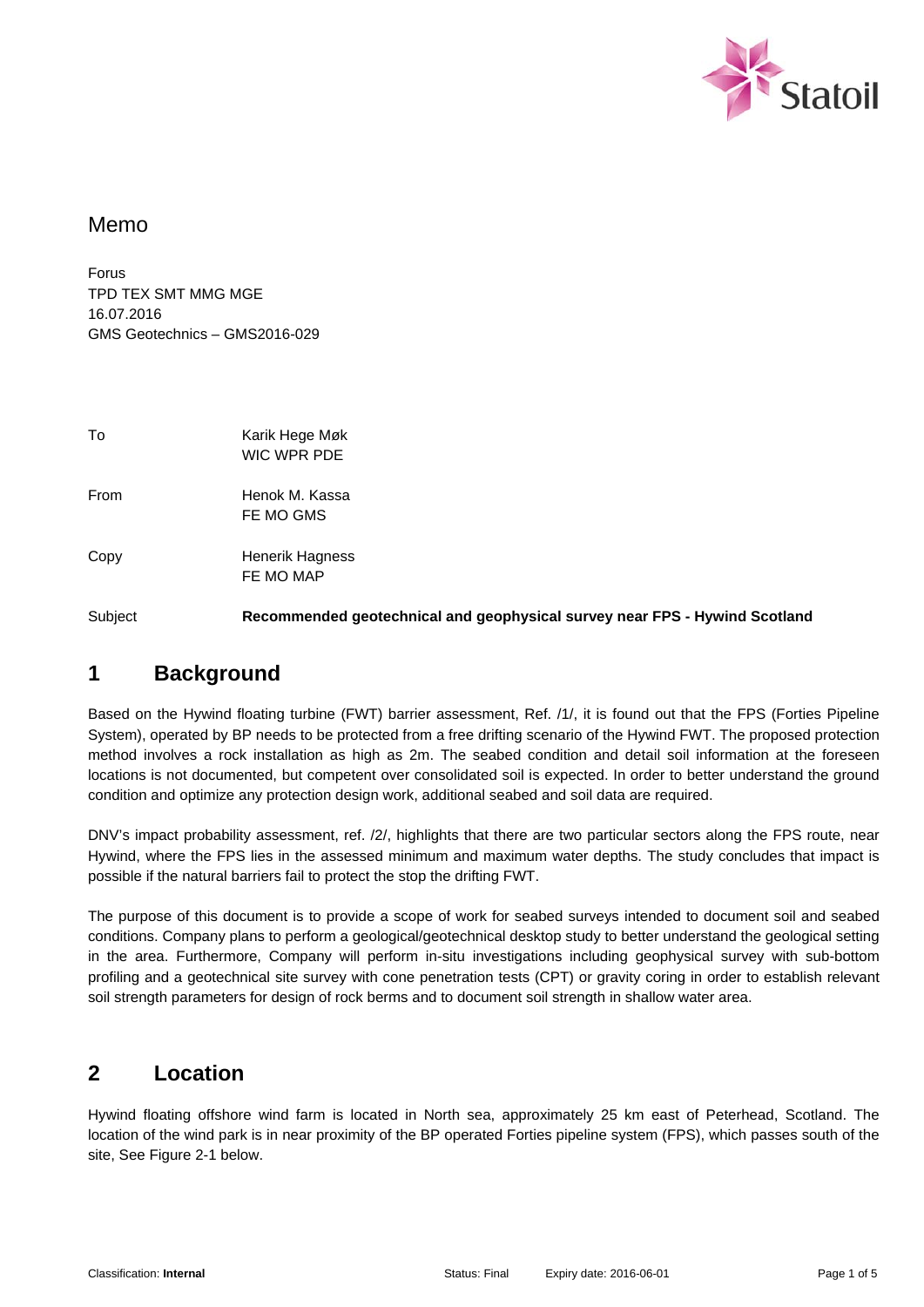



**Figure 2-1 Bathymetric map of Hywind- Scotland wind park and FPS** 

# **3 Seabed Condition**

The seabed condition at Hywind FWT farm is dominated by sand wave features with a gradient of 1 to 4 degrees and crest heights 1.5 to 2.0m. From the bathymetric data, there appear to be ridges composed of competent material just north and North West of the FPS route near sectors 1 and 2, see figure 2-1. From the geotechnical studies of the wind farm area and cable route, Ref. /3/, and borehole samples obtained from British Geological Survey (BGS), Ref. /4/, A very thin layer of fine Holocene sedimentary sand is reported at seabed, followed the Wee Bankie formation which mainly consists of glacial till with shear strength typically in excess of 100 kPa. As the seabed approaches land and the water depth reduces, larger areas of glacial till and bedrock becomes exposed on the seabed.

## **4 Scope of Work**

.

A seabed survey, consisting of both geotechnical and geophysical investigations, parallel to the FPS route, in the sectors where there is a probability of impact is planned. The survey is aimed to provide detailed seabed and sub-surface soil information, which is required to determine a realistic pipeline-soil-rock berm interaction and mitigation protection designs.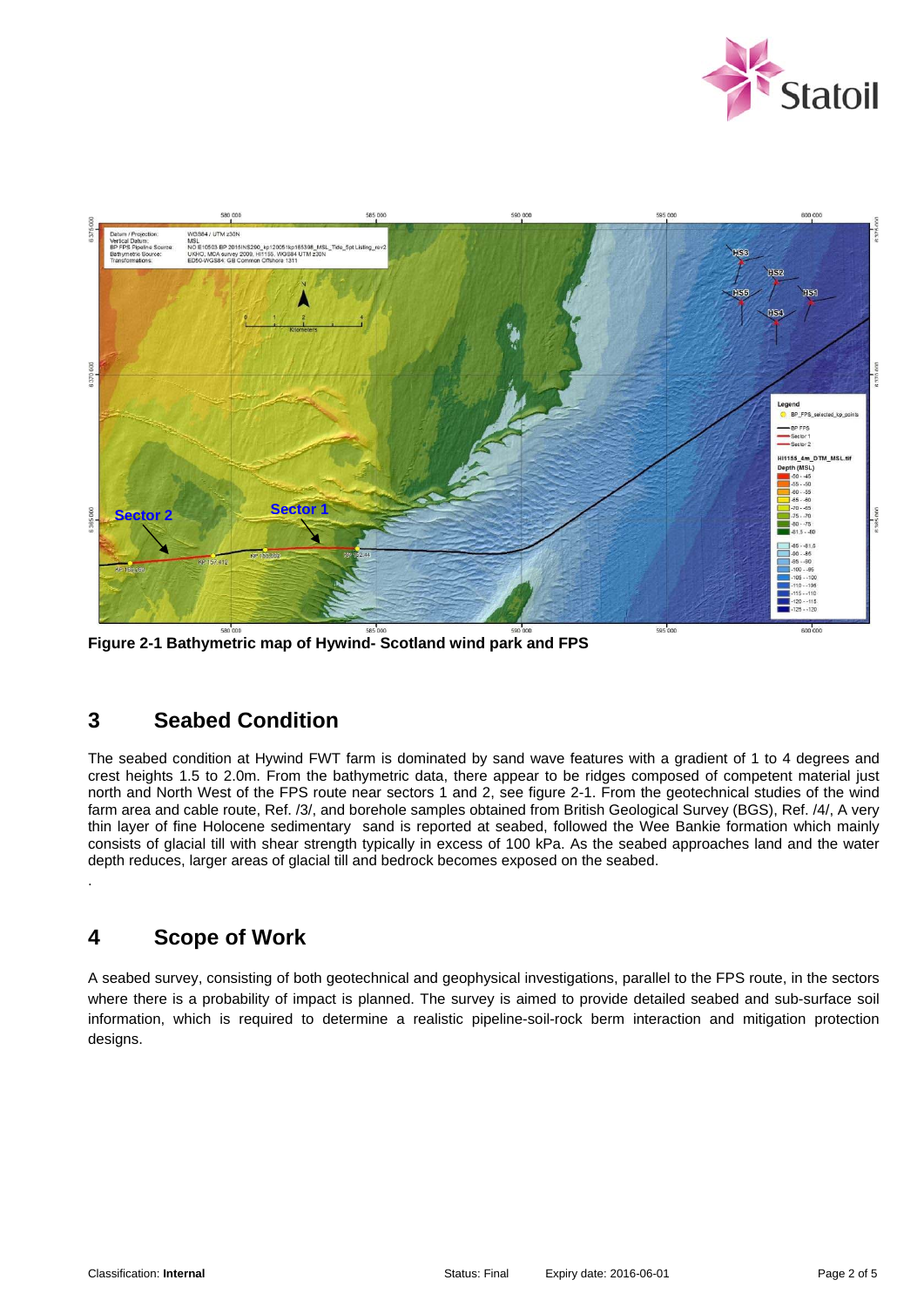



**Figure 4-1 Planned CPT locations and SBP lines** 

### **4.1 Geophysical survey Scope of work**

In conjunction with the planned intrusive, CPT, tests, it is planned to survey two sub-bottom profile lines approximately 1,5 km and 8 km running parallel to the FPS ,as shown in figure 4-1. The extents and route corridor coordinates are listed in Table 4-2 below. The sub-bottom data will be processed and interpreted together with the CPT data.

In addition, it is a requirement to have UXO survey before the CPT tests. If the full UXO survey cannot be provided then Gariometer survey in a box of 15mx15m at each CPT location should be conducted.

| <b>Line ID</b>   | <b>Easting [m] **</b> | Northing [m] ** |
|------------------|-----------------------|-----------------|
| SBP <sub>1</sub> | 584446,39             | 6364285,19      |
|                  | 580838,17             | 6364228.69      |
|                  | 580592,45             | 6364217,01      |
|                  | 577293,18             | 6363839,32      |
|                  | 576593,59             | 6363780,19      |
| SBP <sub>2</sub> | 581408,74             | 6364251,57      |
|                  | 579948,13             | 6364103.71      |

*\*\* The coordinates are approximate values* 

#### **Table 4-1 Line coordinates for the SBP lines**

### **4.2 Geotechnical Scope of work**

A minimum of 5 CPTs (cone penetration test) along a line running parallel to the FPS route are identified. The locations are selected tentatively in such a way that detail and representative soil parameter in the identified sectors will be captured. Besides, in order to supplement the CPTs 2 Gravity coring or Vibro-coring sampling locations are envisaged.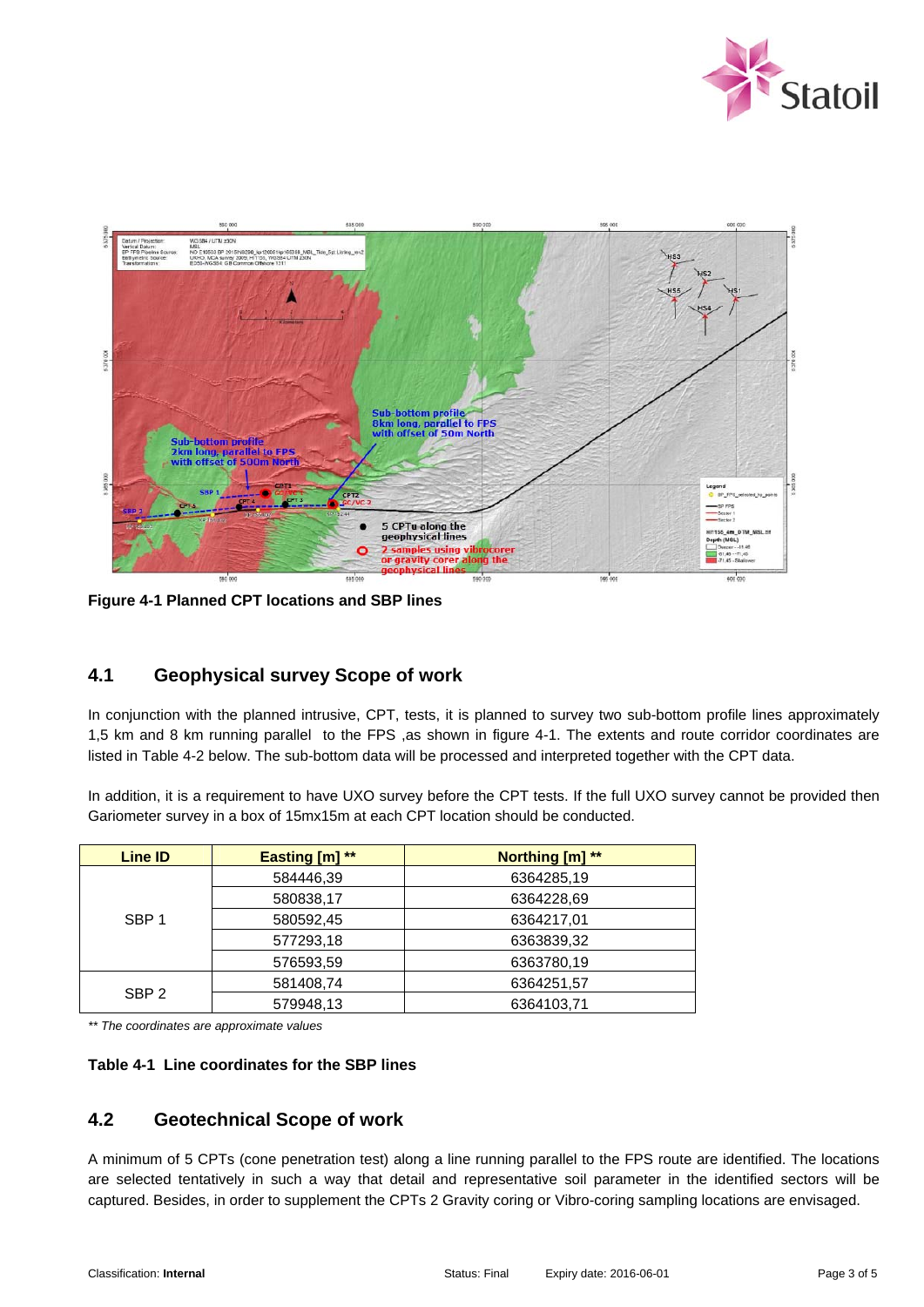

All the CPT and sampling locations are planned along a line where seismic sub-bottom profiling is conducted; hence, the need for the sampling could be adjusted, minimized/increased, based on the sub-bottom profile data.

| <b>Location ID</b> | <b>Target penetration [m]</b> | Easting $[m]$ ** | Northing [m] ** |
|--------------------|-------------------------------|------------------|-----------------|
| CPT <sub>01</sub>  | 6.0                           | 581408,74        | 6364251,57      |
| VC/GC 01 *         | 3.0                           | 581408.74        | 6364251,57      |
| CPT <sub>02</sub>  | 6.0                           | 584446.39        | 6364285,19      |
| VC/GC 02 *         | 3.0 <sub>2</sub>              | 584446.39        | 6364285.19      |
| CPT <sub>03</sub>  | 6.0                           | 580838,17        | 6364228.69      |
| CPT <sub>04</sub>  | 6.0                           | 580592,45        | 6364217.01      |
| <b>CPT 05</b>      | 6.0                           | 577293,18        | 6363839,32      |
|                    |                               |                  |                 |

*\* VC/GC = Vibrocoring or Gravity coring* 

*\*\* The coordinates are approximate values* 

Table 4-2 Planned geotechnical investigation (CPT / VC / GC) locations

## **5 Schedule**

Owing to the small scope and assuming that, both the geotechnical and geophysical survey are to be mobilized from a survey vessel, the following time plane is deemed sufficient:

| <b>Activity</b>             | <b>Duration [days]</b> |
|-----------------------------|------------------------|
| Mobilization                |                        |
| Field operation (CPT + SBP) |                        |
| Demobilization              | 0.5                    |
|                             |                        |
| Total                       | $2.5\,$                |

**Table 5-1 Durations for the planned activities**